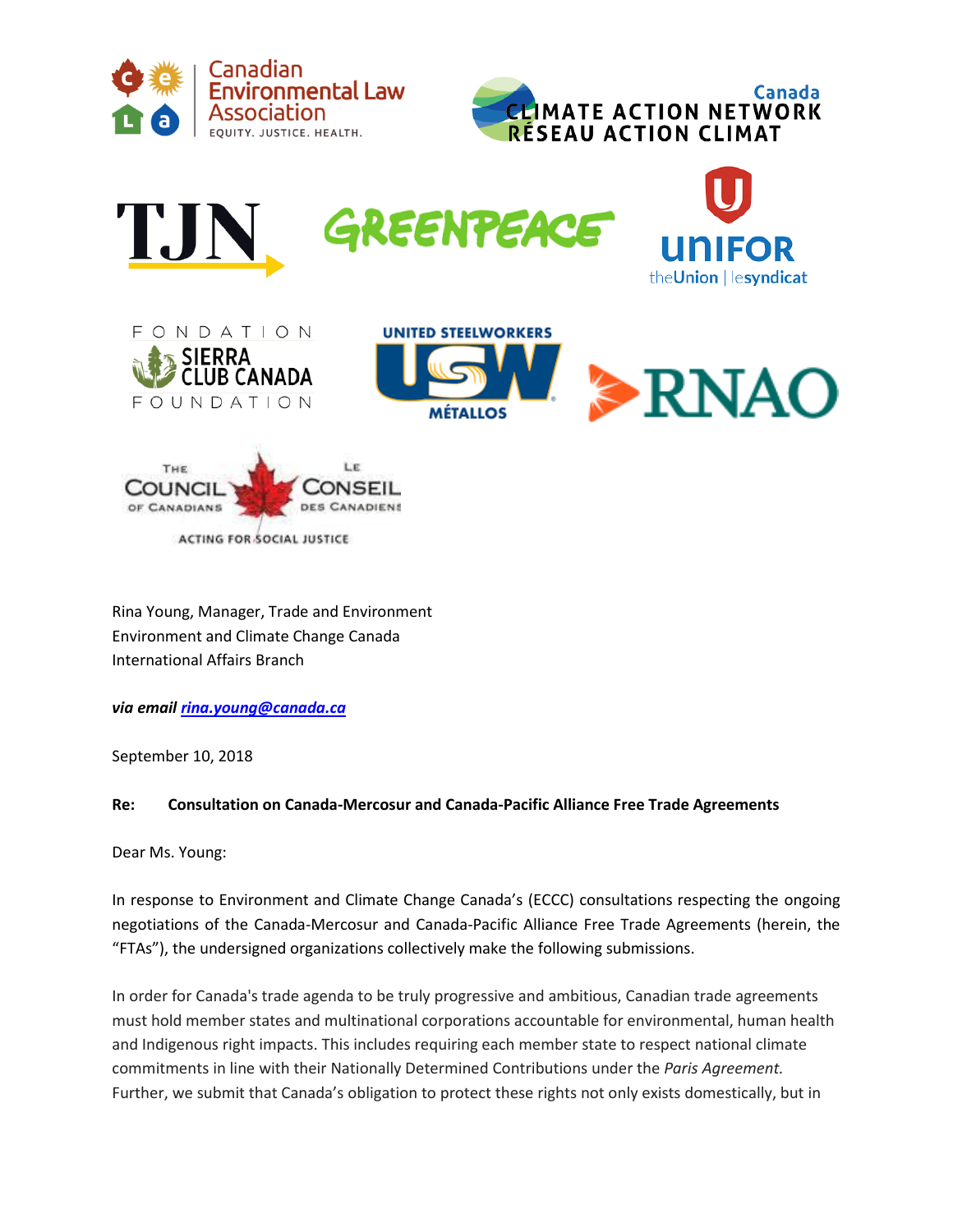its extraterritorial activities facilitated by FTAs. The following recommendations are made in support of these principles.

As the text of the FTAs has not been released, these comments are premised on the guidance provided by ECCC and Global Affairs Canada, who have expressed that the text is based on the Comprehensive and Progressive Agreement for Trans-Pacific Partnership ("CPTPP")<sup>1</sup> and the Comprehensive Economic Trade Agreement ("CETA").<sup>2</sup>

#### **1. The enforcement of environmental laws must not be restricted to matters affecting trade**

A weakness of a CPTPP-like environment chapter is that a party's environmentally detrimental actions will not be regulated in general; rather, such action will only be of issue if it affects trade between the parties. For this reason, we do not support the adoption of text similar to the CPTPP's general commitment in Article 20.3(4), which provides no party shall "fail to effectively enforce its environmental laws through a sustained or recurring course of action or inaction in a manner affecting trade or investment between the Parties" (emphasis added).

The CPTPP's Article 20.12(9) similarly provides for dialogue regarding a sustained or recurring course of action or inaction by a subnational level of government *only if* it affects trade or investment between the parties. This threshold for compliance is weaker than the requirement in Article 22(1) of the North American Agreement on Environmental Cooperation (NAAEC), the environmental side-agreement of the NAFTA, which allows a party to challenge actions that show a "persistent pattern of failure by that other Party to effectively enforce its environmental law," but does not require that the complainant show how those actions affect North American trade or investment flows.<sup>3</sup>

We therefore recommend the removal of the condition that the enforcement of environmental laws be contingent upon affects to trade and investment and the clause "in a manner affecting trade or investment" be removed from the proposed FTAs.

## **2. FTAs should place stringent, positive obligations on multinationals to uphold environmental, labour and Indigenous rights**

The United Nations has recognized that increasing demand and growth in competition for natural resources, which stands to be accentuated by FTAs, has caused a 'global land rush,' placing Indigenous

 $\overline{a}$ 

<sup>1</sup> *Comprehensive and Progressive Agreement for Trans-Pacific Partnership,* Government of Canada. Available a[t:](http://international.gc.ca/trade-commerce/trade-agreements-accords-commerciaux/agr-acc/cptpp-ptpgp/text-texte/index.aspx?lang=eng) [http://international.gc.ca/trade-commerce/trade-agreements-accords-commerciaux/agr-acc/cptpp-ptpgp/text](http://international.gc.ca/trade-commerce/trade-agreements-accords-commerciaux/agr-acc/cptpp-ptpgp/text-texte/index.aspx?lang=eng)[texte/index.aspx?lang=eng,](http://international.gc.ca/trade-commerce/trade-agreements-accords-commerciaux/agr-acc/cptpp-ptpgp/text-texte/index.aspx?lang=eng) Article 20.3(4) **[CPTPP]**

<sup>2</sup> *Comprehensive Economic and Trade Agreement*, Government of Canada. Available at: [http://www.international.gc.ca,](http://www.international.gc.ca/) Preamble **[CETA]**

<sup>3</sup> *North American Agreement on Economic Co-operation*. Article 22(1). Commission for Environmental Cooperation. Available at: <http://www.cec.org/about-us/NAAEC>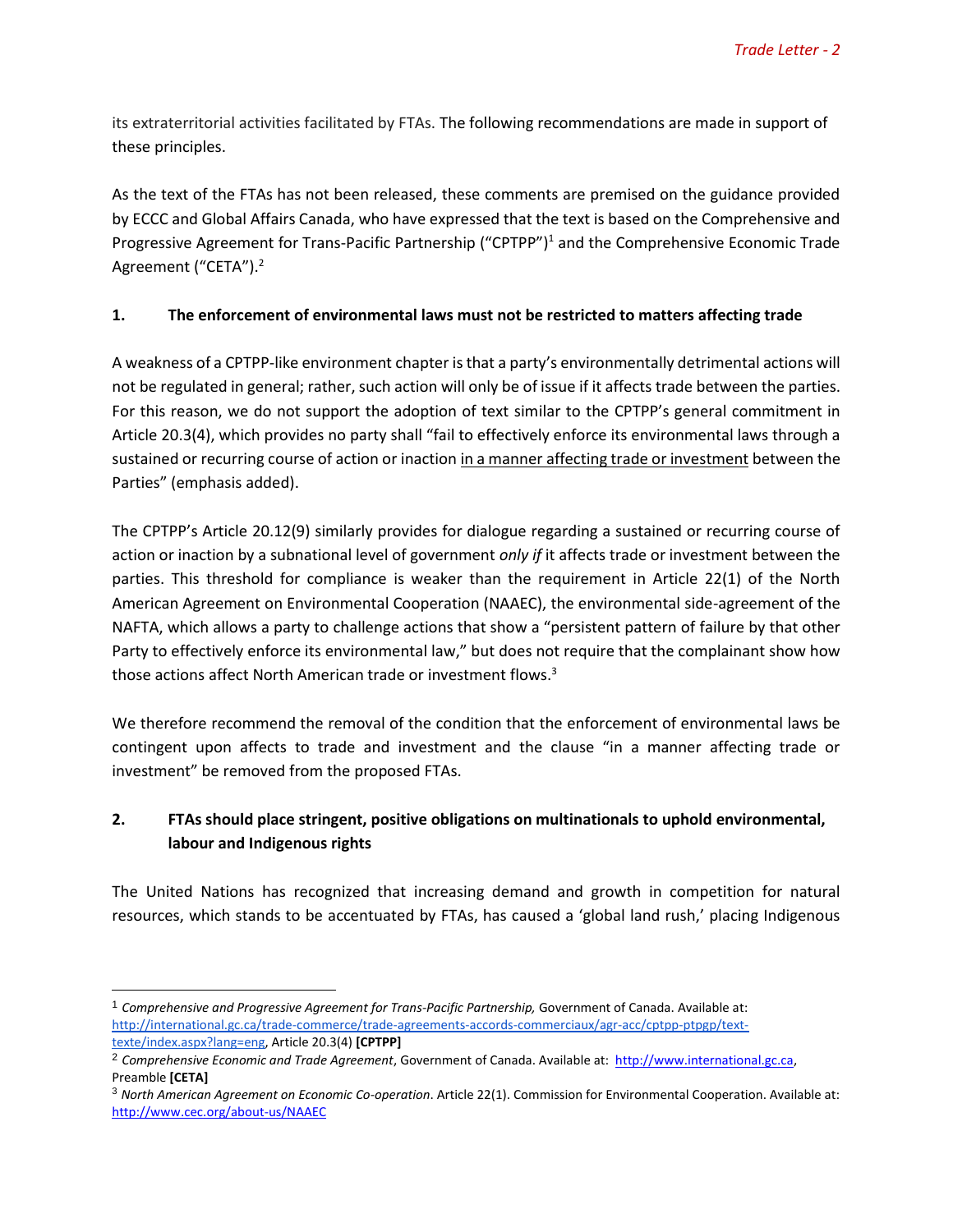peoples, local communities and the environment under unsustainable pressure.<sup>4</sup> Accordingly, the exploitation of natural resources and the large-scale of extractive industries constitute "one of the main causes of enduring conflict over land tenure and the main cause of water and soil contamination."<sup>5</sup>

With large Canadian corporations already controlling approximately 50-70% of the Latin American mining industry<sup>6</sup> (a sector identified for Canadian investment under the proposed FTAs), there is a real threat that unless the FTAs in this region place stringent, positive obligations on multinationals to uphold environmental protection, labour and Indigenous rights, FTAs will increase the opportunity for destructive, environmentally unsustainable and socially unjust activities.

A review of cases involving Canadian multinationals illustrates the history of environment and human rights abuses abroad:

● *Clark v. Barrick Gold Corporation, 2013, United States District Court (Southern District of New*  York) The Pascua-Lama Mine project, located in both Chile and Argentina, was in close proximity to glaciers which supplied water to more than 70,000 local farmers. Barrick Gold, a Canadian mining company, was able to secure permission from the Chilean and Argentinian governments to develop and operate the mine in exchange for strict promises that it would undertake wide-ranging efforts to limit environmental degradation and harm to surrounding glaciers and water sources. Barrick Gold repeatedly promised its shareholders and investors that it was compliant with the respective governments' regulations.

In 2012, Barrick Gold announced that its CEO was terminated after reports of its unlawful environmental behavior began to surface. In April of 2013, Barrick Gold announced it had suspended construction to address the company's environmental violations. On May 24<sup>th</sup>, 2013, at the conclusion of the Chilean Environmental Superintendent's intensive four-month investigation of the project, the regulator placed a substantial fine on the company, finding it had been unlawful in its reporting of environmental issues – citing Barrick's environmental compliance efforts as not "correct, truthful, or provable."<sup>7</sup>

● *Recherches internationales Québec v. Cambior Inc, 1998 CanLII 9780 (QC CS)* One of the worst environmental disasters to occur in gold mining history took place in Guyana in 1995, when the dam of an effluent treatment plant ruptured at the Omai Gold Mine (then owned by Canadianbased international gold producer Cambior Inc.), resulting in effluent being released into the main water source. The leak resulted in cyanide, heavy metals, and many other unknown pollutants, being deposited in the Essequibo River. The 23,000 victims sued Cambior for \$69

<sup>&</sup>lt;sup>4</sup> Violation of rights of indigenous peoples in the word. Article Q. European Commission. Available a[t:](http://www.europarl.europa.eu/sides/getDoc.do?pubRef=-//EP//NONSGML+TA+P8-TA-2018-0279+0+DOC+PDF+V0//EN)

<http://www.europarl.europa.eu/sides/getDoc.do?pubRef=-//EP//NONSGML+TA+P8-TA-2018-0279+0+DOC+PDF+V0//EN> 5 *Ibid*

<sup>&</sup>lt;sup>6</sup> Canadian Mining in Latin America[:](http://www.coha.org/canadian-mining-in-latin-america-exploitation-inconsistency-and-neglect/) Exploitation, Inconsistency, and Neglect, Council on Hemisphere Affairs (2014) Available at: <http://www.coha.org/canadian-mining-in-latin-america-exploitation-inconsistency-and-neglect/>

<sup>7</sup> *Clark v. Barrick Gold Corporation, 2013, United States District Court (Southern District of New York),* Available at: http://www.barrickgoldsecuritieslitigation.com/docs/Barrick%20-%20Complaint.pdf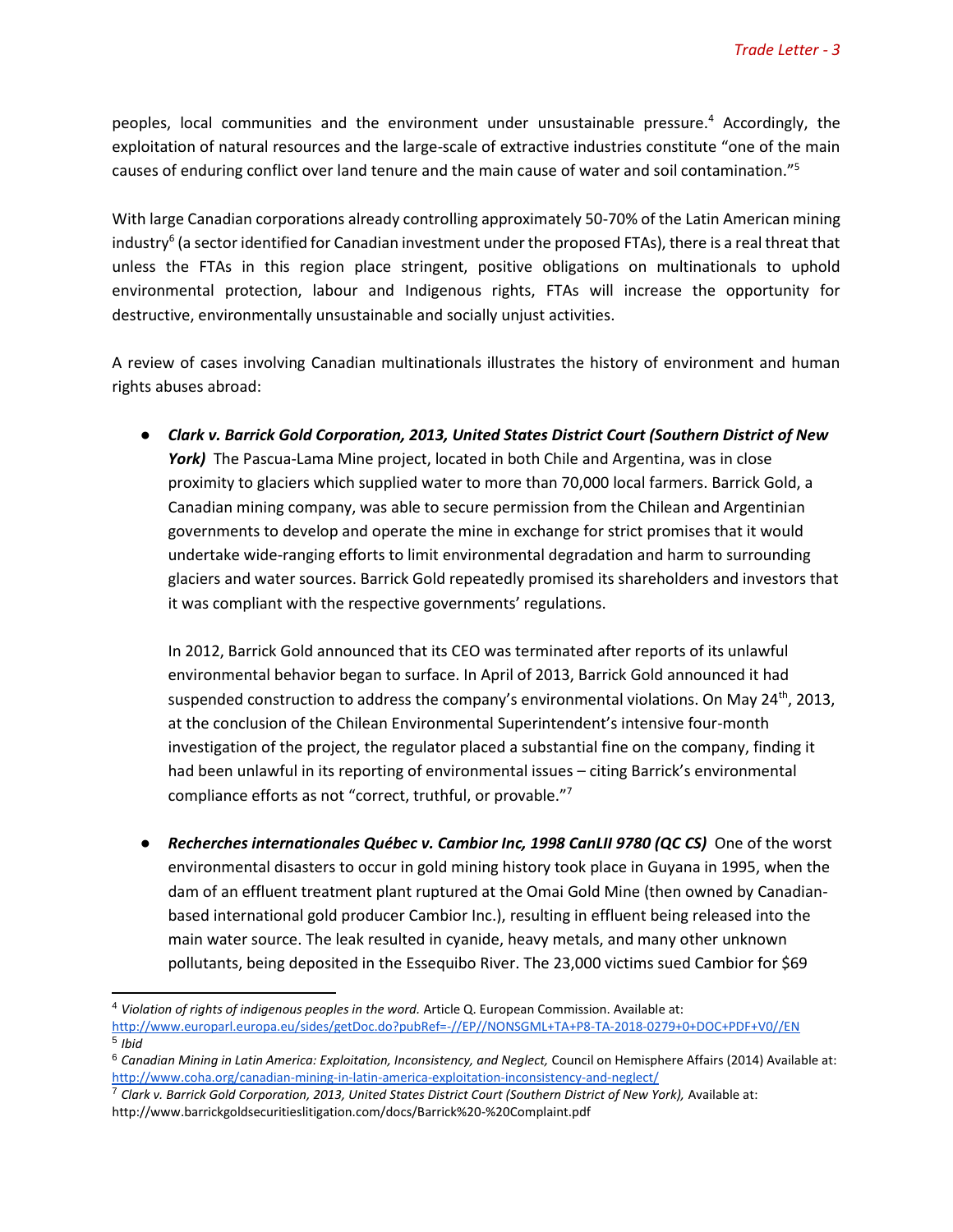million.<sup>8</sup>

● *Choc v. Hudbay Minerals Inc, 2011 ONSC 4490* Widow Angelica Choc sued Hudbay Minerals Inc. (a Canadian mining company operating in Guatemala) for the murder of her husband, a respected Indigenous leader and outspoken critic of mining practices. In a related action, eleven women sued the company for various sexual assaults perpetrated by the company's private security personnel.<sup>9</sup>

Given Canada's track record and the extensive damage to the environment which can be caused by the sectors promoted in the FTAs, the text must not rely on guidance-based, discretionary statements.

Article 22.1 of CETA, for instance, encourages parties to "recall" the United Nations' global environment summits and "recognise" that economic, social development and environmental protection are interdependent and "reaffirm" their commitment to promoting development which "contributes" to sustainable development While these are laudable statements, they do not require that these principles "shall" be obligations of trade and investment and "shall" be subject to an enforcement mechanism similar to the investment protection provisions in the Agreement; hence, the provisions are largely meaningless.

# **3. The continued inclusion of investor-state dispute settlement undermines democratic principles of law-making and justice**

We do not support Canada's continued inclusion of dispute resolution mechanisms where investment arbiters – operating external to our domestic court system and lacking accompanying procedural safeguards and independence – are able to review Ministerial and agency decisions, make enforceable damage awards, and constrain the application of domestic laws.

While CETA's environment chapter seeks to limit dispute resolution to conciliation and mediation, and the text's preamble affirms a party's "right to regulate" with regards to the environment, $10$  these provisions are not sufficient when viewed in light of the text's entirety. For instance, CETA allows parties and investors to seek review by investment tribunal when a "legitimate expectation" is created but later frustrated.<sup>11</sup>

As the recent decision *Canada (Attorney General) v. Clayton,* 2018 FC 436 (commonly known as the *Bilcon* case) illustrates, not only do investment tribunals have the authority to award damages against Canada

 $\overline{a}$ <sup>8</sup> *Recherches internationales Québec v. Cambior Inc*, 1998 CanLII 9780 (QC CS)

<sup>9</sup> *Choc v. Hudbay Minerals Inc*, 2011 ONSC 4490

<sup>10</sup> *Comprehensive Economic and Trade Agreement*, Government of Canada. Available at: http://www.international.gc.ca, Preamble **[CETA]**

<sup>11</sup> *Ibid,* Article 8.10(4)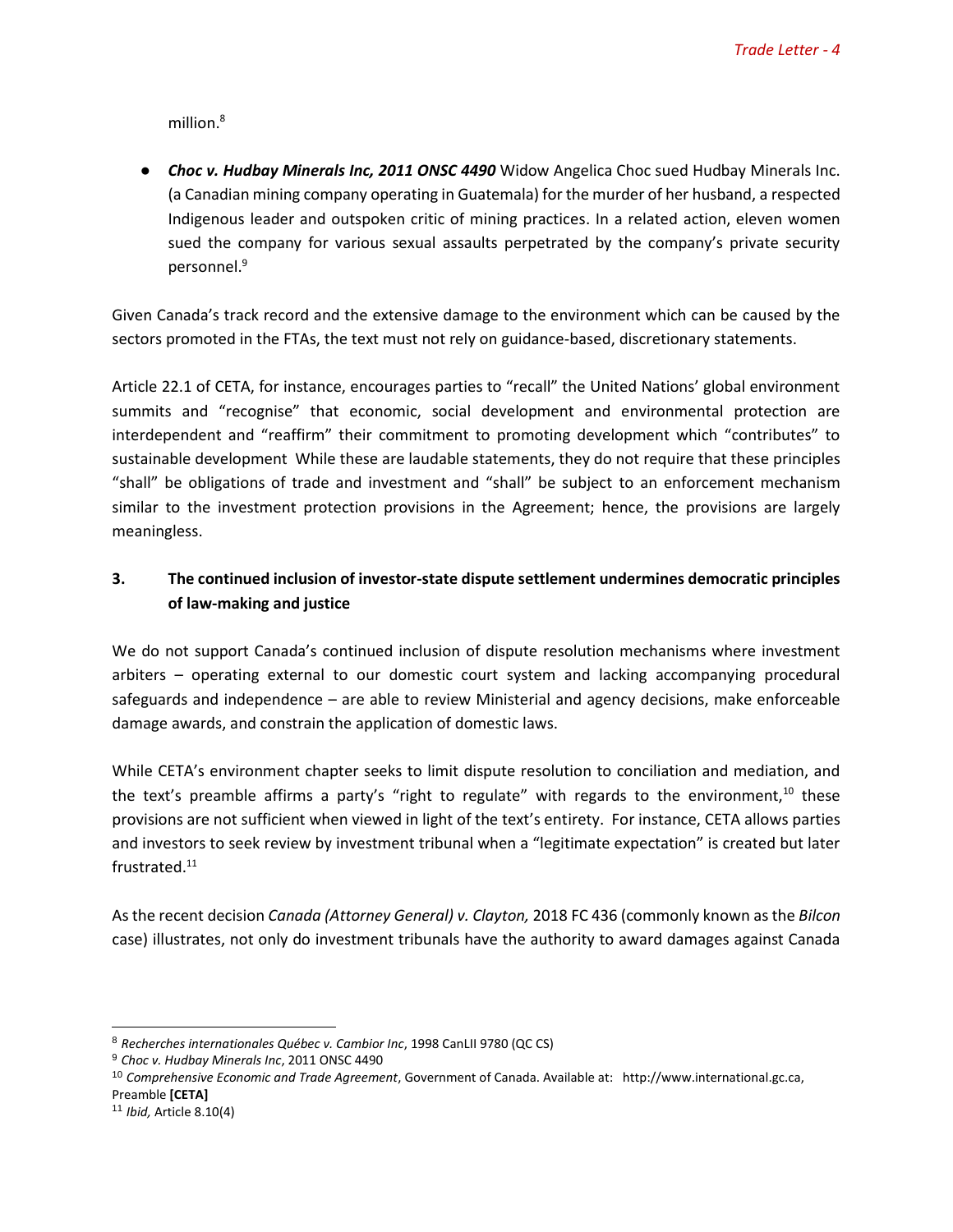when "legitimate expectations" are allegedly breached, Canada's domestic courts have "no power to intervene" in either reviewing or overturning the tribunal's decision.<sup>12</sup> As the NAFTA tribunal held:

The Nova Scotian governmental authorities had created legitimate expectations on the part of the Investors by clearly and repeatedly indicating that Bilcon was welcome to pursue its coastal quarry and marine terminal project at the Whites Point location (emphasis added).<sup>13</sup>

When Bilcon's proposed quarry failed to receive the approval of a federal-provincial joint environment review panel, the investor alleged Canada violated certain terms of its NAFTA obligations and sought damages in excess of half a billion dollars.<sup>14</sup> The *Bilcon* decision affirms that domestic courts are limited in their ability to review decisions of investment tribunals.

In dismissing Canada's application to set aside the NAFTA tribunal award, the Federal Court recognized that the tribunal's decision "raises significant policy concerns," including the:

[E]ffect on the ability of NAFTA Parties to regulate environmental matters within their jurisdiction, the ability of NAFTA tribunals to properly assess whether foreign investors have been treated fairly under domestic environmental assessment processes, and the potential "chill" in the environmental assessment process that could result from the majority's decision.<sup>15</sup>

Despite the shortcomings noted by the court, Canadian officials continue to include investment tribunals within trade agreements, which by design favour large firms who are able to threaten investor claims in light of government standards and regulations aimed at environmental protection. For these reasons, we do not support the inclusion of investment tribunals in trade agreements, as relied upon CETA and CPTPP, and continue to urge that they not be used as a baseline for the Mercosur and Pacific-Alliance FTAs.

### **4. FTAs should include a mechanism whereby the public can submit complaints, and request reviews or investigations of parties' actions**

While CETA and CPTPP's environment chapters include provisions that parties be open to receiving and considering submissions from the public,<sup>16</sup> they lack description and procedural details. Furthermore, the public lacks awareness about their existence and potential use.

We request a citizen complaint mechanism be included in the text of the proposed FTAs. Provisions should detail the structure of the public complaints process, provide opportunities for decision

<sup>12</sup> *Canada (Attorney Genera) v. Clayton,* 2018 FC 436

<sup>13</sup> *Ibid,* para 43

<sup>14</sup> *Ibid,* para 36

<sup>15</sup> *Ibid,* para 198

<sup>16</sup> *See* CETA, *supra* note 9, Article 24.7(3) and CPTPP, *supra* note 1, Article 20.9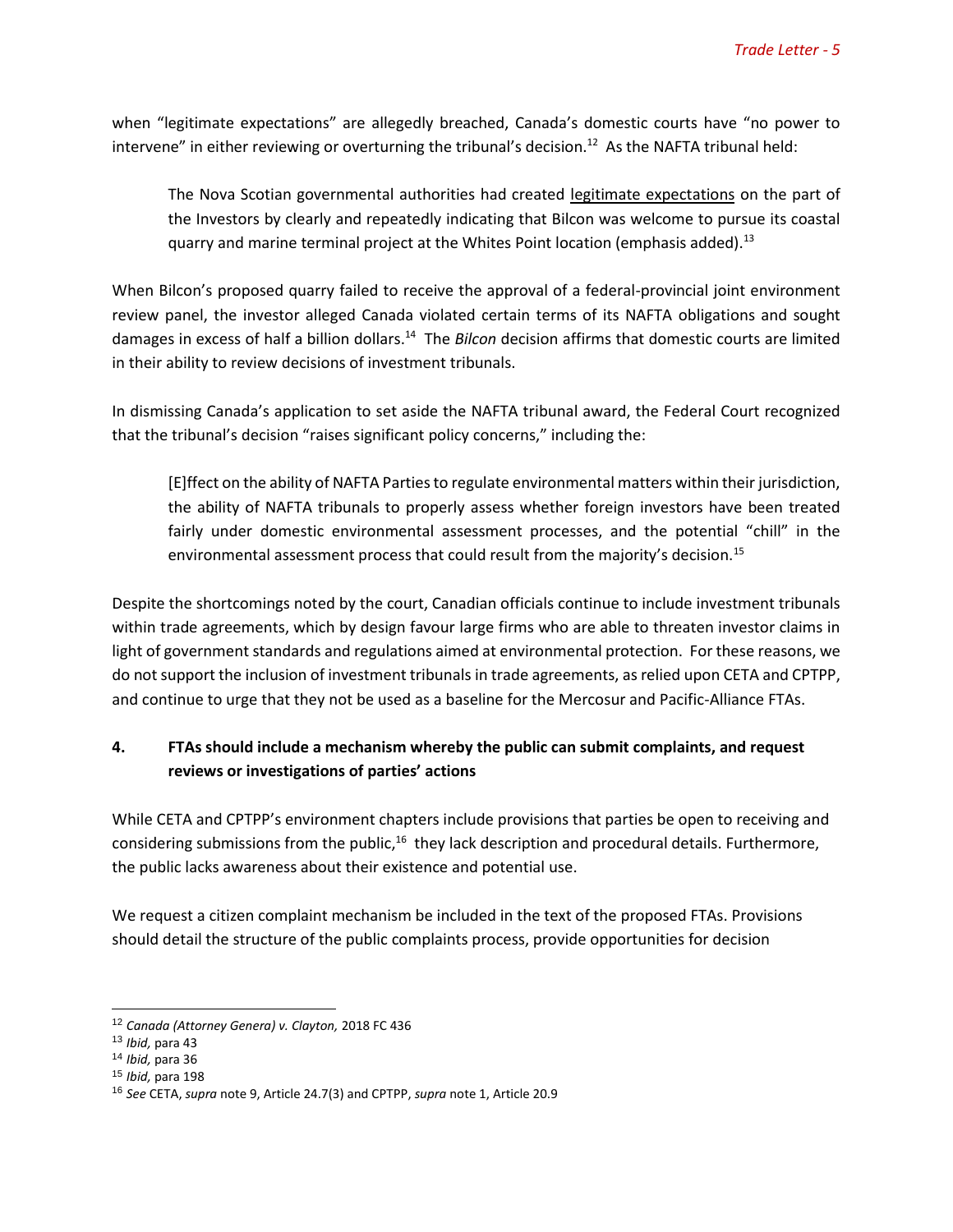reconsideration, and include a request for investigation procedure, whereby the ECCC is required to pursue environmental compliance investigations of parties and investors' activities.

#### **CONCLUSION**

The opening-up of trade in the Mercosur and Pacific-Alliance countries, accompanied by CETA and CPTPP environment chapters which lack stringent and enforceable obligations, will increase existing pressures on land, water and the environment. In light of Canadian multinationals' demonstrated disregard for upholding environmental and social values, we are deeply concerned by Canada's promotion of trade and investment in the natural resource and extractive sectors when there is not an accompanying imposition of binding environment and climate, labour and Indigenous rights standards.

While Canada has signalled its interest in chapters respecting the environment, labour and Indigenous rights, they are not of equal force or effect to investors' rights which can be established through investment-court provisions. FTAs must protect actions to defend these rights from foreign investor claims of resulting economic losses.

We reiterate that Canada's progressive trade agenda must not only hold member states and multinationals accountable for environmental, human health and Indigenous right impacts, but must also ensure Canada's obligation to protect these rights exists in all extraterritorial activities facilitated by FTAs.

Yours very truly,

Theresa McClenaghan, Executive Director and Counsel **Canadian Environmental Law Association** 

Catherine Abreu, Executive Director **Climate Action Network Canada**

Sujata Dey, Trade Campaigner **Council of Canadians**

Joanna Kerr, Executive Director **Greenpeace Canada**

Doris Grinspun, Executive Director **Registered Nurses' Association of Ontario**

Gretchen Fitzgerald, National Program Director **Sierra Club Canada Foundation**